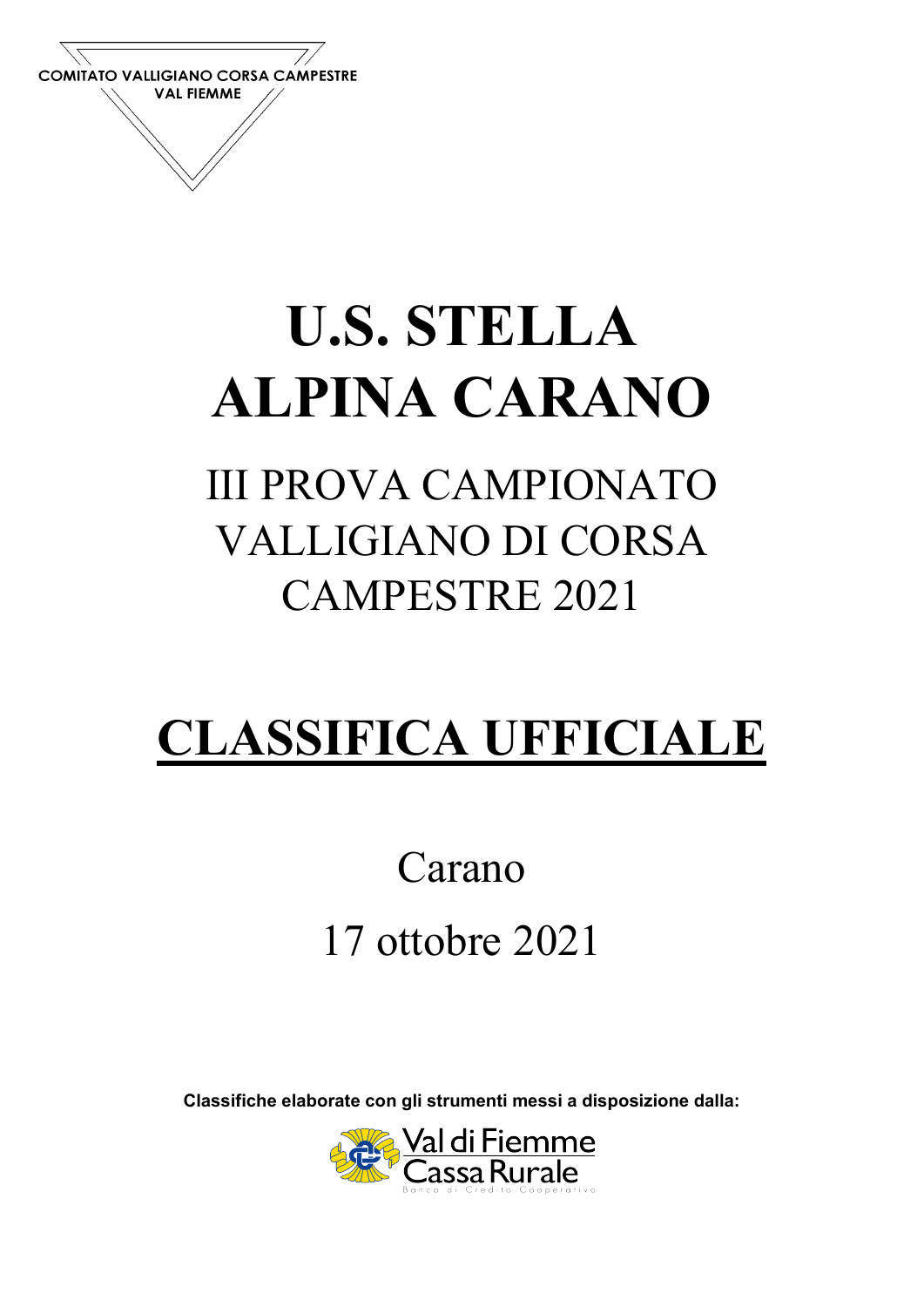|                  | <b>CATEGORIA: Cuccioli femminile</b>                  |                             |                 |                                                                  |      |                 |
|------------------|-------------------------------------------------------|-----------------------------|-----------------|------------------------------------------------------------------|------|-----------------|
|                  | Cognome e nome                                        | <b>Gruppo</b>               | Pett.           | <b>Tempo</b>                                                     | Anno | <b>Distacco</b> |
| 1.               | <b>CAVIOLA MARIANNA</b>                               | <b>U.S. CORNACCI TESERO</b> | $\overline{27}$ | 0h 02' 01", 76 2012                                              |      |                 |
| $\overline{2}$ . | <b>DEFRANCESCO NATALIE</b>                            | A.S. CAURIOL                | 29              | 0h 02' 09",00 2012 00:00:07,23                                   |      |                 |
| 3.               | <b>FORTI CAMILLA</b>                                  | U.S. DOLOMITICA/AVISIO      | 19              | 0h 02' 09",14 2012                                               |      | 00:00:07,37     |
| 4.               | <b>CALLIARI ANGELICA</b>                              | LA ROCCA DAIANO             | 13              | 0h 02' 16", 91 2013                                              |      | 00:00:15,14     |
| 5.               | <b>MORANDINI ELENA</b>                                | U.S. DOLOMITICA/AVISIO      | 17              | 0h 02' 17",78 2012                                               |      | 00:00:16,02     |
| 6.               | <b>OSSI MARTINA</b>                                   | U.S. DOLOMITICA/AVISIO      | 16              | 0h 02' 18", 37 2012                                              |      | 00:00:16,61     |
| 7.               | PICARIELLO MATILDE                                    | U.S. DOLOMITICA/AVISIO      | 15              | 0h 02' 19", 22 2013                                              |      | 00:00:17,45     |
| 8.               | <b>GABRIELLI LAVINIA</b>                              | U.S. DOLOMITICA/AVISIO      | 18              | 0h 02' 20",41 2013                                               |      | 00:00:18,64     |
| 9.               | <b>DELUGAN VIOLA</b>                                  | A.S. CAURIOL                | 28              | 0h 02' 20",95 2012                                               |      | 00:00:19,19     |
| 10.              | <b>VANZETTA GIADA</b>                                 | <b>U.S. CORNACCI TESERO</b> | $\overline{22}$ | 0h 02' 21",45 2013 00:00:19,69                                   |      |                 |
| 11.              | LARGER MELISSA                                        | POL. MOLINA                 | 11              | 0h 02' 22",06 2012                                               |      | 00:00:20,30     |
|                  | 12. CRESTANELLO ANNAFLORA                             | <b>U.S. CORNACCI TESERO</b> | $\overline{25}$ | 0h 02' 23",81 2013 00:00:22,05                                   |      |                 |
|                  | 13. ALDRIGHETTI LAURA                                 | U.S. DOLOMITICA/AVISIO      | $\overline{21}$ | 0h 02' 24", 70 2013 00:00:22, 94                                 |      |                 |
| 14.1             | <b>CORRADINI MARIKA</b>                               | POL. MOLINA                 | $\overline{12}$ | 0h 02' 25",47 2012                                               |      | 00:00:23,70     |
|                  | 15. PIAZZI ANNA                                       | <b>U.S. CORNACCI TESERO</b> | 23              | 0h 02' 26",61 2012 00:00:24,84                                   |      |                 |
|                  | 16. COLPI AURORA                                      | U.S. DOLOMITICA/AVISIO      | 20              | 0h 02' 28", 22 2013                                              |      | 00:00:26,45     |
|                  | 17. FELICETTI SAVANNAH                                | <b>U.S. CORNACCI TESERO</b> | $\overline{24}$ | 0h 02' 31", 14 2013 00:00:29, 37                                 |      |                 |
|                  | 18. MARTINELLI ANNA LAURA                             | <b>U.S. STELLA ALPINA</b>   | $\overline{2}$  | 0h 02' 31",89 2013                                               |      | 00:00:30,12     |
|                  | 19. SARDAGNA PETRA                                    | <b>U.S. CERMIS MASI</b>     | 7               | 0h 02' 32", 73 2013 00:00:30, 97                                 |      |                 |
|                  | 20. BONELLI ANNA                                      | <b>U.S. STELLA ALPINA</b>   | 4               | 0h 02' 33", 94 2013                                              |      | 00:00:32,17     |
| 21.              | <b>BEQIRAJ KATERINA</b>                               | <b>U.S. CERMIS MASI</b>     | 8               | 0h 02' 37", 23 2013                                              |      |                 |
|                  |                                                       |                             |                 |                                                                  |      | 00:00:35,47     |
| 22.              | <b>TREGUBOVA ELISE</b>                                | <b>U.S. CERMIS MASI</b>     | 6               | 0h 02' 37",66 2013                                               |      | 00:00:35,89     |
| 23.              | <b>DEMATTIO NADIA</b>                                 | <b>U.S. STELLA ALPINA</b>   | $\overline{3}$  | 0h 02' 43",78 2013                                               |      | 00:00:42,02     |
| 24.              | <b>GOSS MARIAGLORIA</b>                               | U.S. LAVAZE                 | $\overline{5}$  | 0h 02' 52", 76 2013                                              |      | 00:00:51,00     |
| 25.              | <b>ZORZI SOFIA</b>                                    | U.S. DOLOMITICA/AVISIO      | 14              | 0h 03' 00",56 2013                                               |      | 00:00:58,79     |
|                  | 26. VINANTE ISABEL                                    | POL. MOLINA                 | 10              | 0h 03' 06", 21 2013 00:01:04, 45                                 |      |                 |
|                  | <b>CATEGORIA: Cuccioli maschile</b><br>Cognome e nome |                             |                 | <b>Tempo</b>                                                     | Anno |                 |
| 1.               |                                                       | Gruppo                      | Pett.           |                                                                  |      |                 |
|                  |                                                       |                             |                 |                                                                  |      | <b>Distacco</b> |
|                  | <b>BOZZETTA ALEX</b>                                  | <b>LA ROCCA DAIANO</b>      | 47              | 0h 01' 52", 52 2012                                              |      |                 |
| $\overline{2}$ . | <b>VANZETTA FEDERICO</b>                              | A.S. CAURIOL                | 53              | 0h 01' 53", 33 2013                                              |      | 00:00:00,81     |
| 3.               | <b>TRETTEL DAVIDE</b>                                 | <b>U.S. CERMIS MASI</b>     | 35              | 0h 01' 58", 62 2012                                              |      | 00:00:06,11     |
| $\overline{4}$   | <b>DEGIULI LORIS</b>                                  | A.S. CAURIOL                | 57              | 0h 02' 00", 37 2012 00:00:07, 86                                 |      |                 |
|                  | 5. LARGER NICOLO'                                     | POL. MOLINA                 |                 | 42 0h 02' 05", 14 2012 00:00:12, 62                              |      |                 |
| 6.               | LUISETTO MARTIN                                       | LA ROCCA DAIANO             | 45              | 0h 02' 11",17 2013 00:00:18,65                                   |      |                 |
| 7.               | <b>MITICA MATTIA</b>                                  | U.S. STELLA ALPINA          | 31              | 0h 02' 12",22 2013 00:00:19,70                                   |      |                 |
| 8.               | <b>GIACOMUZZI AXEL</b>                                | A.S. CAURIOL                | 56              | 0h 02' 14",33 2012 00:00:21,81                                   |      |                 |
| 9.               | <b>ZANON MANUEL</b>                                   | A.S. CAURIOL                | 52              | 0h 02' 15",42 2012 00:00:22,90                                   |      |                 |
|                  | 10. TOMASI NICOLAS                                    | LA ROCCA DAIANO             | 44              | 0h 02' 16",86 2012 00:00:24,34                                   |      |                 |
|                  | 11. SALVATO IVAN                                      | <b>U.S. CERMIS MASI</b>     | 36              | 0h 02' 18",08 2012 00:00:25,56                                   |      |                 |
|                  | 12. MATORDES CRISTIANO                                | G.S. CASTELLO               | 48              | 0h 02' 19",87 2013 00:00:27,36                                   |      |                 |
|                  | 13. MICH YEABSERA                                     | U.S. LAVAZE                 | 34              | 0h 02' 21",67 2013 00:00:29,15                                   |      |                 |
|                  | 14. PELLEGRINI LORIS                                  | <b>U.S. MONTI PALLIDI</b>   | 58              | 0h 02' 24",81 2013 00:00:32,29                                   |      |                 |
|                  | 15. BORTOLOTTI GABRIELE                               | <b>U.S. STELLA ALPINA</b>   | 33              | 0h 02' 25", 67 2013 00:00:33, 15                                 |      |                 |
|                  | 16. MONSORNO NICOLA                                   | U.S. LAVAZE                 | 255             | 0h 02' 27",95 2013 00:00:35,43                                   |      |                 |
|                  | 17. LACRIOLA FRANCESCO                                | <b>U.S. CERMIS MASI</b>     | 37              | 0h 02' 28",86 2012 00:00:36,34                                   |      |                 |
|                  | <b>18. MARCH SAMUEL</b>                               | POL. MOLINA                 | 41              | 0h 02' 29",50 2013 00:00:36,98                                   |      |                 |
|                  | 19. DEFRANCESCO MATTIA                                | <b>U.S. CERMIS MASI</b>     | 38              | 0h 02' 30",44 2013 00:00:37,92                                   |      |                 |
|                  | 20. DELVAI MARTINO                                    | <b>U.S. MONTI PALLIDI</b>   | 60              | 0h 02' 31",51 2012 00:00:39,00                                   |      |                 |
|                  | 21. IELLICI MARCO                                     | <b>U.S. MONTI PALLIDI</b>   | 59              |                                                                  |      |                 |
|                  | 22. PIAZZI LUCAS                                      | <b>U.S. CORNACCI TESERO</b> | 50              | 0h 02' 31",94 2012 00:00:39,42<br>0h 02' 32",61 2013 00:00:40,09 |      |                 |
|                  | 23. MARTINELLI NATAN                                  | <b>U.S. STELLA ALPINA</b>   | 32              | 0h 02' 33", 11 2013 00:00:40, 59                                 |      |                 |
|                  | 24. PALUSELLI SERGHEY                                 | A.S. CAURIOL                | 55              | 0h 02' 33",66 2013 00:00:41,14                                   |      |                 |
|                  | 25. VERONESI MATTIA                                   | U.S. DOLOMITICA/AVISIO      | 49              | 0h 02' 34",66 2012 00:00:42,14                                   |      |                 |
|                  | 26. PROCELLI MATTEO                                   | U.S. STELLA ALPINA          | 30              | 0h 02' 39",66 2012 00:00:47,14                                   |      |                 |
|                  | 27. DEFLORIAN NICOLO'                                 | <b>U.S. CORNACCI TESERO</b> | 51              | 0h 02' 40",28 2013 00:00:47,76                                   |      |                 |
|                  | 28. CAVADA DAVIDE                                     | POL. MOLINA                 | 43              | 0h 02' 41",62 2012 00:00:49,11                                   |      |                 |
|                  | 29. CHARRA ANTOINE                                    | <b>U.S. CERMIS MASI</b>     | 39              | 0h 02' 42",89 2012 00:00:50,37                                   |      |                 |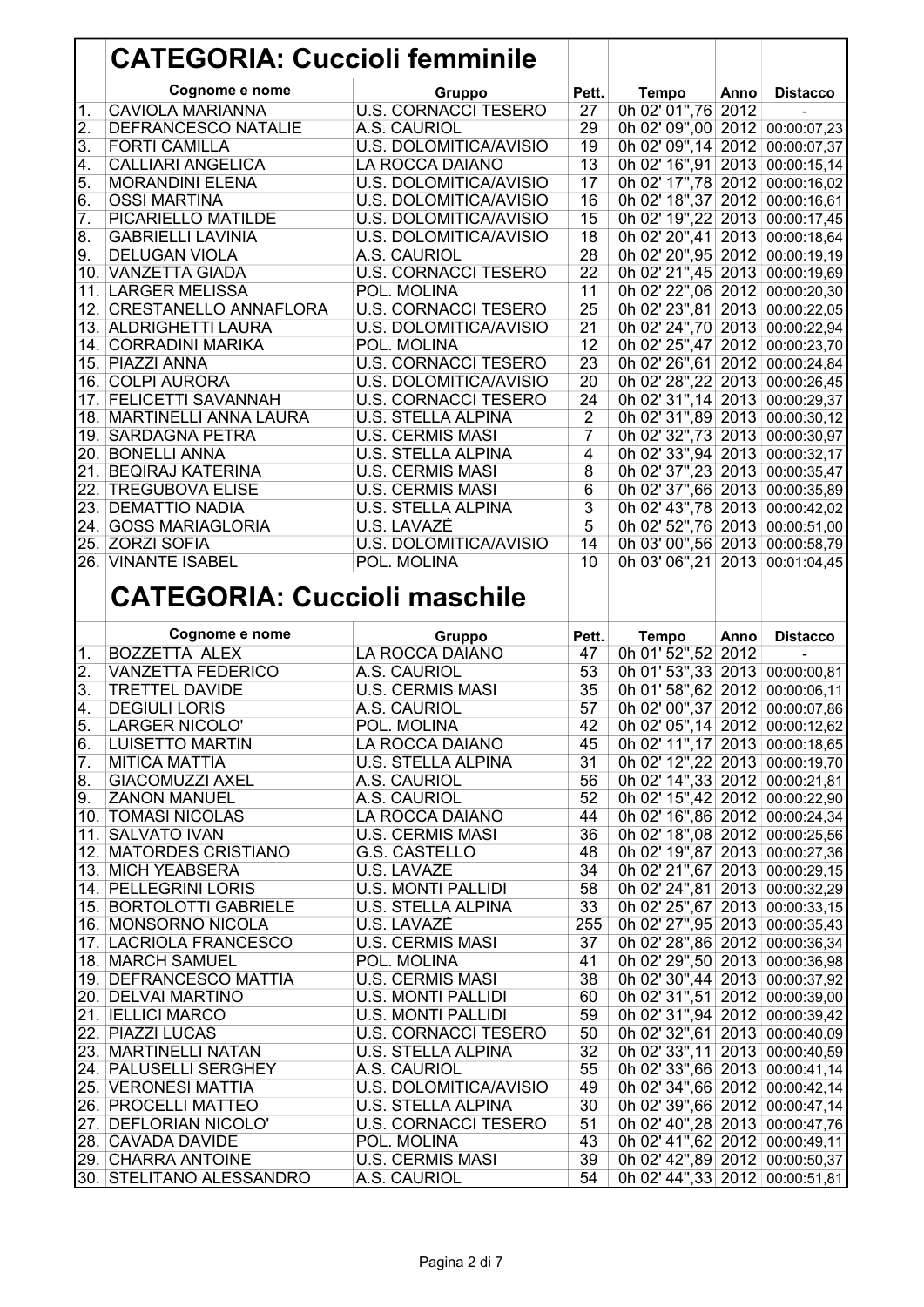|                  | <b>CATEGORIA: Esordienti femminile</b>    |                                                          |           |                                                                  |      |                 |
|------------------|-------------------------------------------|----------------------------------------------------------|-----------|------------------------------------------------------------------|------|-----------------|
|                  |                                           |                                                          |           |                                                                  |      |                 |
|                  | Cognome e nome<br><b>DELVAI MADDALENA</b> | <b>Gruppo</b><br><b>U.S. STELLA ALPINA</b>               | Pett.     | <b>Tempo</b><br>0h 02' 17", 23 2010                              | Anno | <b>Distacco</b> |
| 1.               | <b>GUADAGNINI ANJA</b>                    |                                                          | 63<br>78  | 0h 02' 24", 23 2010                                              |      |                 |
| $\overline{2}$ . |                                           | U.S. DOLOMITICA/AVISIO                                   | 77        |                                                                  |      | 00:00:07,00     |
| 3.               | <b>MORANDINI LAURA</b>                    | U.S. DOLOMITICA/AVISIO                                   |           | 0h 02' 29", 73 2010                                              |      | 00:00:12,50     |
| 4.               | <b>DELLASEGA CORINNE</b>                  | <b>U.S. DOLOMITICA/AVISIO</b>                            | 79        | 0h 02' 31",08 2010                                               |      | 00:00:13,84     |
| 5.               | <b>GORI MARTINA</b>                       | <b>U.S. CERMIS MASI</b>                                  | 67        | 0h 02' 31",54 2010                                               |      | 00:00:14,31     |
| $\overline{6}$ . | <b>DALLABONA LUCIA</b>                    | <b>G.S. CASTELLO</b>                                     | 75        | 0h 02' 39",83 2010                                               |      | 00:00:22,59     |
| 7.               | <b>VANZETTA SOFIA</b>                     | A.S. CAURIOL                                             | 86        | 0h 02' 41",44 2010                                               |      | 00:00:24,20     |
| 8.               | PIAZZI SOFIA                              | <b>U.S. CORNACCI TESERO</b>                              | 82        | 0h 02' 42", 26 2011                                              |      | 00:00:25,03     |
| 9.               | <b>VARESCO AURORA</b>                     | <b>U.S. STELLA ALPINA</b>                                | 62        | 0h 02' 42", 92 2011                                              |      | 00:00:25,69     |
|                  | 10. DELVAI CARLOTTA                       | A.S. CAURIOL                                             | 87        | 0h 02' 45",58 2010                                               |      | 00:00:28,34     |
|                  | 11. SORCI CHIARA                          | U.S. DOLOMITICA/AVISIO                                   | 76        | 0h 02' 46", 19 2010                                              |      | 00:00:28,95     |
|                  | 12. CEOL DEBORAH                          | U.S. DOLOMITICA/AVISIO                                   | 80        | 0h 02' 48",69 2011                                               |      | 00:00:31,45     |
|                  | 13. ROCCA ALICE                           | <b>U.S. CERMIS MASI</b>                                  | 65        | 0h 02' 49", 22 2010                                              |      | 00:00:31,98     |
|                  | 14. VAIA MARTINA                          | <b>U.S. LITEGOSA</b>                                     | 91        | 0h 02' 51",04 2010                                               |      | 00:00:33,81     |
|                  | 15. TERZER ILARY                          | <b>G.S. CASTELLO</b>                                     | 74        | 0h 02' 52", 70 2011                                              |      | 00:00:35,47     |
|                  | <b>16. LARGER MARTA</b>                   | POL. MOLINA                                              | 71        | 0h 02' 56", 23 2010                                              |      | 00:00:39,00     |
|                  | 17. BONELLI MARGHERITA                    | <b>U.S. STELLA ALPINA</b>                                | 64        | 0h 02' 58",53 2010                                               |      | 00:00:41,30     |
|                  | 18. ZORZI COLINE                          | POL. MOLINA                                              | 70        | 0h 02' 59",89 2010                                               |      | 00:00:42,66     |
|                  | <b>19. CHELODI BEATRICE</b>               | <b>U.S. CERMIS MASI</b>                                  | 68        | 0h 03' 00", 72 2011                                              |      | 00:00:43,48     |
|                  |                                           |                                                          | 83        | 0h 03' 01",47 2010                                               |      |                 |
|                  | 20. KOUMULIS SOFIA                        | <b>U.S. CORNACCI TESERO</b>                              |           |                                                                  |      | 00:00:44,23     |
|                  | 21. IELLICI EVA                           | <b>U.S. CERMIS MASI</b>                                  | 66        | 0h 03' 02",08 2011                                               |      | 00:00:44,84     |
|                  | 22. ZANON FEDERICA                        | A.S. CAURIOL                                             | 85        | 0h 03' 04",58 2011                                               |      | 00:00:47,34     |
|                  | 23. BOVELLINI AURORA                      | A.S. CAURIOL                                             | 89        | 0h 03' 08", 36 2011                                              |      | 00:00:51,13     |
|                  | 24. DAGOSTIN SOFIA                        | POL. MOLINA                                              | 72        | 0h 03' 09", 22 2011                                              |      | 00:00:51,98     |
|                  | 25. ARAPI ANASTASIA                       | <b>U.S. CERMIS MASI</b>                                  | 69        | 0h 03' 12",54 2010                                               |      | 00:00:55,31     |
|                  | 26. CORRADINI EMMA                        | A.S. CAURIOL                                             | 88        | 0h 03' 14", 45 2011                                              |      | 00:00:57,22     |
|                  |                                           |                                                          |           |                                                                  |      |                 |
|                  |                                           | <b>CATEGORIA: Esordienti maschile</b>                    |           |                                                                  |      |                 |
|                  |                                           |                                                          |           |                                                                  |      |                 |
|                  | Cognome e nome                            |                                                          | Pett.     |                                                                  | Anno |                 |
|                  |                                           | <b>Gruppo</b>                                            |           | <b>Tempo</b>                                                     |      | <b>Distacco</b> |
| 1.               | <b>COLPI STEFANO</b>                      | U.S. DOLOMITICA/AVISIO                                   | 109       | 0h 02' 12",64 2010                                               |      |                 |
| 2.               | <b>BALLIANA ENRICO</b>                    | <b>G.S. CASTELLO</b>                                     | 99        | 0h 02' 15", 34 2011                                              |      | 00:00:02,70     |
| 3.               | <b>NONES ALESSIO</b>                      | <b>U.S. DOLOMITICA/AVISIO</b>                            | 101       | 0h 02' 15",89 2010                                               |      | 00:00:03,24     |
| 4.               | <b>DELLAGIACOMA KLAUS</b>                 | U.S. DOLOMITICA/AVISIO                                   | 107       | 0h 02' 16",04 2010 00:00:03,40                                   |      |                 |
| 5.               | <b>DELLAGIACOMA MARTIN</b>                | U.S. DOLOMITICA/AVISIO                                   | 106       | 0h 02' 21",25 2011 00:00:08,60                                   |      |                 |
| 6.               | PIAZZI MARTIN                             | <b>U.S. LITEGOSA</b>                                     | 120       | 0h 02' 24",50 2011 00:00:11,85                                   |      |                 |
| 7.               | <b>CORRADINI ANDREA</b>                   | A.S. CAURIOL                                             | 116       | 0h 02' 26", 18 2011 00:00:13, 54                                 |      |                 |
| 8.               | <b>REA TOBIA</b>                          | U.S. DOLOMITICA/AVISIO                                   | 100       | 0h 02' 28",26 2010 00:00:15,62                                   |      |                 |
| 9.               | <b>VANZETTA MARTIN</b>                    | <b>U.S. CORNACCI TESERO</b>                              | 111       | 0h 02' 29", 18 2010                                              |      | 00:00:16,54     |
|                  | 10. DEFRANCESCO ANDREA                    | U.S. DOLOMITICA/AVISIO                                   | 108       | 0h 02' 30",42 2010 00:00:17,77                                   |      |                 |
|                  | 11. FORTI LEONARDO                        | U.S. DOLOMITICA/AVISIO                                   | 103       | 0h 02' 32",93 2010                                               |      | 00:00:20,29     |
|                  | 12. DELLAGIACOMA MATTIA                   | U.S. DOLOMITICA/AVISIO                                   | 105       | 0h 02' 33", 76 2010 00:00:21, 12                                 |      |                 |
|                  | 13. CHIOCCHETTI TOMMASO                   | <b>U.S. MONTI PALLIDI</b>                                | 119       | 0h 02' 34",87 2011                                               |      | 00:00:22,23     |
|                  | 14. LOPATRIELLO MANUEL                    | G.S. CASTELLO                                            | 98        | 0h 02' 36",40 2010 00:00:23,76                                   |      |                 |
|                  | 15. CEOL NATHAN                           | A.S. CAURIOL                                             | 117       | 0h 02' 37", 34 2010 00:00:24, 70                                 |      |                 |
|                  | 16. LESO DAVIDE                           | U.S. DOLOMITICA/AVISIO                                   | 102       | 0h 02' 38", 15 2010                                              |      | 00:00:25,51     |
|                  | 17. CORRADINI MARCO                       | POL. MOLINA                                              |           |                                                                  |      |                 |
|                  |                                           |                                                          | 95<br>94  | 0h 02' 39",42 2011                                               |      | 00:00:26,77     |
|                  | 18. SELLE CRISTIANO                       | <b>U.S. CERMIS MASI</b>                                  |           | 0h 02' 42", 34 2011                                              |      | 00:00:29,70     |
|                  | 19. DEGIAMPIETRO ROBERTO                  | <b>U.S. MONTI PALLIDI</b>                                | 118       | 0h 02' 43",54 2010                                               |      | 00:00:30,90     |
|                  | 20. LONGO MATTIA                          | <b>U.S. CORNACCI TESERO</b>                              | 112       | 0h 02' 44", 28 2011                                              |      | 00:00:31,63     |
|                  | 21. DEFLORIAN CRISTIAN                    | <b>U.S. CORNACCI TESERO</b>                              | 113       | 0h 02' 45", 23 2011                                              |      | 00:00:32,59     |
|                  | 22. TOMASI FEDERICO                       | LA ROCCA DAIANO                                          | 96        | 0h 02' 45",96 2010 00:00:33,32                                   |      |                 |
|                  | 23. DELLASEGA JIMI                        | U.S. DOLOMITICA/AVISIO                                   | 104       | 0h 02' 46", 21 2010 00:00:33, 57                                 |      |                 |
|                  | 24. VANZO VALERIO                         | A.S. CAURIOL                                             | 115       | 0h 02' 46",53 2010 00:00:33,88                                   |      |                 |
|                  | 25. CALLIARI CRISTIAN                     | LA ROCCA DAIANO                                          | 97        | 0h 02' 46",76 2010 00:00:34,12                                   |      |                 |
|                  | 26. ZORZI FRANCESCO                       | A.S. CAURIOL                                             | 114       | 0h 02' 48",53 2011                                               |      | 00:00:35,88     |
|                  | 27. SANTOJANNI MATTIA                     | <b>U.S. STELLA ALPINA</b>                                | 92        | 0h 02' 57",92 2011                                               |      | 00:00:45,27     |
|                  | 28. CIRESA RICCARDO<br>29. VINANTE MARCO  | <b>U.S. STELLA ALPINA</b><br><b>U.S. CORNACCI TESERO</b> | 93<br>110 | 0h 03' 03",98 2010 00:00:51,34<br>0h 03' 39",25 2010 00:01:26,60 |      |                 |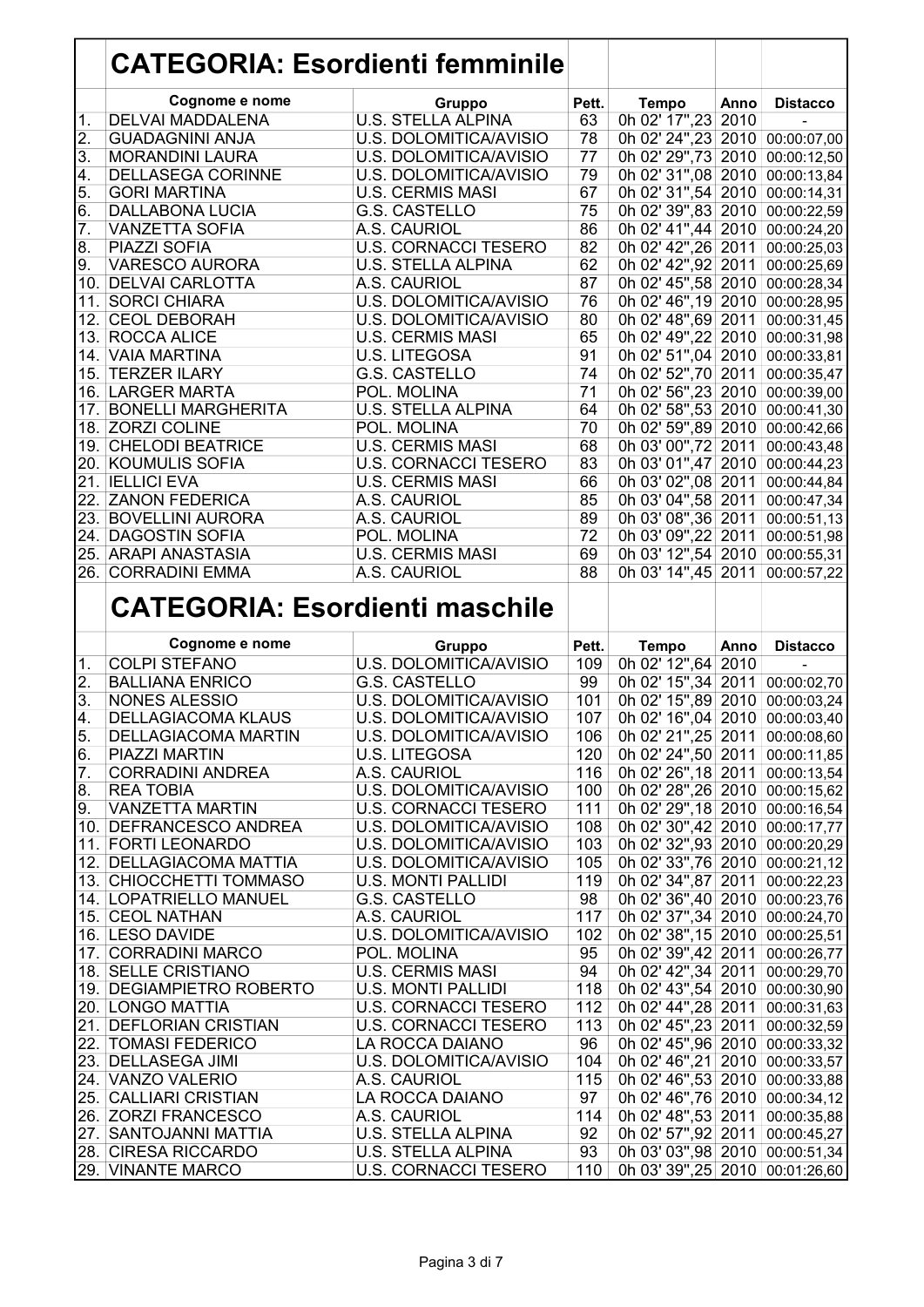|                  | <b>CATEGORIA: Ragazzi femminile</b>    |                                                       |            |                                |              |                            |
|------------------|----------------------------------------|-------------------------------------------------------|------------|--------------------------------|--------------|----------------------------|
|                  | Cognome e nome                         | <b>Gruppo</b>                                         | Pett.      | <b>Tempo</b>                   | Anno         | <b>Distacco</b>            |
| 1.               | <b>FACCHINI CLARA</b>                  | <b>U.S. DOLOMITICA/AVISIO</b>                         | 134        | 0h 04' 38", 17                 | 2008         |                            |
| $\overline{2}$ . | <b>CIRESA ANGELICA</b>                 | <b>U.S. STELLA ALPINA</b>                             | 122        | 0h 04' 47", 31                 | 2008         | 00:00:09,14                |
| 3.               | <b>GUADAGNINI GRETA</b>                | U.S. DOLOMITICA/AVISIO                                | 133        | 0h 04' 57", 28 2008            |              | 00:00:19,11                |
| 4.               | <b>MATORDES GINEVRA</b>                | <b>G.S. CASTELLO</b>                                  | 128        | 0h 04' 59",25                  | 2009         | 00:00:21,07                |
| 5.               | <b>DELVAI LARISSA</b>                  | <b>U.S. STELLA ALPINA</b>                             | 121        | 0h 05' 03",95                  | 2009         | 00:00:25,78                |
| 6.               | <b>MICH GIULIA</b>                     | <b>U.S. LITEGOSA</b>                                  | 139        | 0h 05' 12",86 2008             |              | 00:00:34,68                |
| $\overline{7}$ . | <b>BORTOLOTTI GRETA</b>                | POL. MOLINA                                           | 127        | 0h 05' 13",48 2009             |              | 00:00:35,31                |
| 8.               | <b>DELUGAN JENNY</b>                   | <b>U.S. CORNACCI TESERO</b>                           | 136        | 0h 05' 20",69 2008             |              | 00:00:42,51                |
| 9.               | <b>OSSI GIULIA</b>                     | U.S. DOLOMITICA/AVISIO                                | 132        | 0h 05' 27",01 2008             |              | 00:00:48,84                |
| 10.              | <b>PALUSELLI ANGHELINA</b>             | A.S. CAURIOL                                          | 138        | 0h 05' 36", 14 2009            |              | 00:00:57,96                |
| 11.              | <b>CHARRA ELISE</b>                    | <b>U.S. CERMIS MASI</b>                               | 125        | 0h 05' 37",54 2009             |              | 00:00:59,37                |
| 12.              | <b>BRIGADOI SILVIA</b>                 | <b>U.S. CORNACCI TESERO</b>                           | 137        | 0h 05' 38", 61 2009            |              | 00:01:00,43                |
|                  | 13. POMPANIN NICOLE                    | U.S. DOLOMITICA/AVISIO                                | 131        | 0h 05' 39",51                  | 2008         | 00:01:01,34                |
| 14.              | <b>TONINI MARTINA</b>                  | POL. MOLINA                                           | 126        | 0h 05' 41", 42 2008            |              | 00:01:03,25                |
|                  | <b>15. VERONESI AURORA</b>             | U.S. DOLOMITICA/AVISIO                                | 129        | 0h 05' 42", 17 2009            |              | 00:01:04,00                |
|                  | 16. VENTURINI ELISA                    | U.S. DOLOMITICA/AVISIO                                | 130        | 0h 05' 50", 19 2008            |              | 00:01:12,01                |
|                  | 17. DELLANTONIO SOFIA                  | U.S. DOLOMITICA/AVISIO                                | 135        | 0h 05' 51",51                  | 2008         | 00:01:13,34                |
|                  | 18. IELLICI ZOE                        | <b>U.S. CERMIS MASI</b>                               | 124        | 0h 05' 59",48 2008             |              | 00:01:21,31                |
|                  | 19. ISMA ANGELA                        | <b>U.S. LITEGOSA</b>                                  | 140        | 0h 06' 07",36 2009             |              | 00:01:29,18                |
|                  | 20. RODLER LIVIA                       | <b>U.S. CERMIS MASI</b>                               | 123        | 0h 06' 25",53 2008             |              | 00:01:47,36                |
|                  | <b>CATEGORIA: Ragazzi maschile</b>     |                                                       |            |                                |              |                            |
|                  | Cognome e nome<br><b>CAVIOLA MIRCO</b> | <b>Gruppo</b>                                         | Pett.      | <b>Tempo</b>                   | Anno         | <b>Distacco</b>            |
| 1.<br>2.         | <b>MAGRO FEDERICO</b>                  | <b>U.S. CORNACCI TESERO</b><br>U.S. DOLOMITICA/AVISIO | 158<br>150 | 0h 05' 01",98<br>0h 05' 03",72 | 2008<br>2008 |                            |
| 3.               | <b>BUCCI ENRICO</b>                    | U.S. DOLOMITICA/AVISIO                                | 151        | 0h 05' 06",65                  | 2008         | 00:00:01,73                |
| 4.               | <b>DELVAI DAMIANO</b>                  | <b>U.S. CORNACCI TESERO</b>                           | 156        | 0h 05' 09",01                  | 2008         | 00:00:04,67<br>00:00:07,03 |
| 5.               | <b>REA JACOPO</b>                      | U.S. DOLOMITICA/AVISIO                                | 147        | 0h 05' 16",75                  | 2008         | 00:00:14,77                |
| 6.               | <b>MORANDI LUCA</b>                    | U.S. DOLOMITICA/AVISIO                                | 148        | 0h 05' 23",03                  | 2008         | 00:00:21,05                |
| 7.               | <b>CEOL FABIO</b>                      | <b>U.S. CERMIS MASI</b>                               | 146        | 0h 05' 45",50                  | 2009         | 00:00:43,52                |
| 8.               | <b>VARESCO PATRICK</b>                 | <b>U.S. STELLA ALPINA</b>                             | 141        | 0h 05' 48", 31                 | 2008         | 00:00:46,33                |
| 9.               | <b>NERI MANOLO</b>                     | <b>U.S. CORNACCI TESERO</b>                           | 154        | 0h 05' 48",89 2009             |              | 00:00:46,91                |
| 10.              | <b>VARESCO CRISTIAN</b>                | <b>U.S. CORNACCI TESERO</b>                           | 152        | 0h 05' 55",97 2009 00:00:53,98 |              |                            |
|                  | 11. DAGOSTIN JACOPO                    | <b>U.S. CORNACCI TESERO</b>                           | 157        | 0h 05' 58",87 2008 00:00:56,89 |              |                            |
|                  | 12. MONSORNO ALESSANDRO                | U.S. DOLOMITICA/AVISIO                                | 149        | 0h 05' 59",87 2009             |              | 00:00:57,89                |
|                  | 13. BARBOLINI SIMONE                   | U.S. LITEGOSA                                         | 163        | 0h 06' 08",51 2008             |              | 00:01:06,53                |
|                  | 14. PIAZZI FEDERICO                    | <b>U.S. LITEGOSA</b>                                  | 162        | 0h 06' 09",33 2009             |              | 00:01:07,34                |
|                  | <b>15. LORENZONI ENRICO</b>            | <b>U.S. CORNACCI TESERO</b>                           | 155        | 0h 06' 10",87 2009             |              | 00:01:08,89                |
|                  | 16. SANTOJANNI PIETRO                  | <b>U.S. STELLA ALPINA</b>                             | 142        | 0h 06' 17",36 2009             |              | $\overline{00:01:15,37}$   |
|                  | 17. BRIGADOI MICHELE                   | <b>U.S. CORNACCI TESERO</b>                           | 160        | 0h 06' 18",94 2009             |              | 00:01:16,95                |
|                  | <b>18. DAGOSTIN THOMAS</b>             | <b>U.S. STELLA ALPINA</b>                             | 143        | 0h 06' 22", 28 2009            |              | 00:01:20,30                |
|                  | 19. PIAZZI SIMONE                      | <b>U.S. CORNACCI TESERO</b>                           | 153        | 0h 06' 24", 95 2009            |              | 00:01:22,97                |
|                  | 20. DEFRANCESCO LORENZO                | <b>U.S. CERMIS MASI</b>                               | 145        | 0h 06' 29",61                  | 2009         | 00:01:27,62                |
|                  | 21. BRIGADOI NICOLO'                   | <b>U.S. CORNACCI TESERO</b>                           | 159        | 0h 06' 41", 42 2009            |              | 00:01:39,44                |
|                  | 22. ADAMI BIENVENU                     | <b>U.S. CORNACCI TESERO</b>                           | 161        | 0h 06' 49",05 2009             |              | 00:01:47,06                |
|                  | <b>CATEGORIA: Cadetti femminile</b>    |                                                       |            |                                |              |                            |
|                  | Cognome e nome                         | <b>Gruppo</b>                                         | Pett.      | <b>Tempo</b>                   | Anno         | <b>Distacco</b>            |
| 1.               | <b>SIEFF ELISA</b>                     | <b>U.S. CERMIS MASI</b>                               | 164        | 0h 05' 24",64                  | 2006         |                            |
| 2.               | <b>MORANDINI ANASTASIA</b>             | A.S. CAURIOL                                          | 167        | 0h 05' 28",09 2007             |              | 00:00:03,45                |
| 3.               | <b>DELLAGIACOMA EMMA</b>               | U.S. DOLOMITICA/AVISIO                                | 166        | 0h 05' 52", 12 2007            |              | 00:00:27,48                |
| 4.               | <b>CEOL SERENA</b>                     | <b>U.S. CERMIS MASI</b>                               | 165        | 0h 05' 52",90 2007             |              | 00:00:28,27                |
| 5.               | <b>GONCALVES CAROLINA</b>              | <b>U.S. MONTI PALLIDI</b>                             | 168        | 0h 07' 20", 77 2007            |              | 00:01:56,13                |
| 6.               | <b>AVICO BEATRICE</b>                  | <b>U.S. MONTI PALLIDI</b>                             | 169        | 0h 07' 33",52 2006             |              | 00:02:08,88                |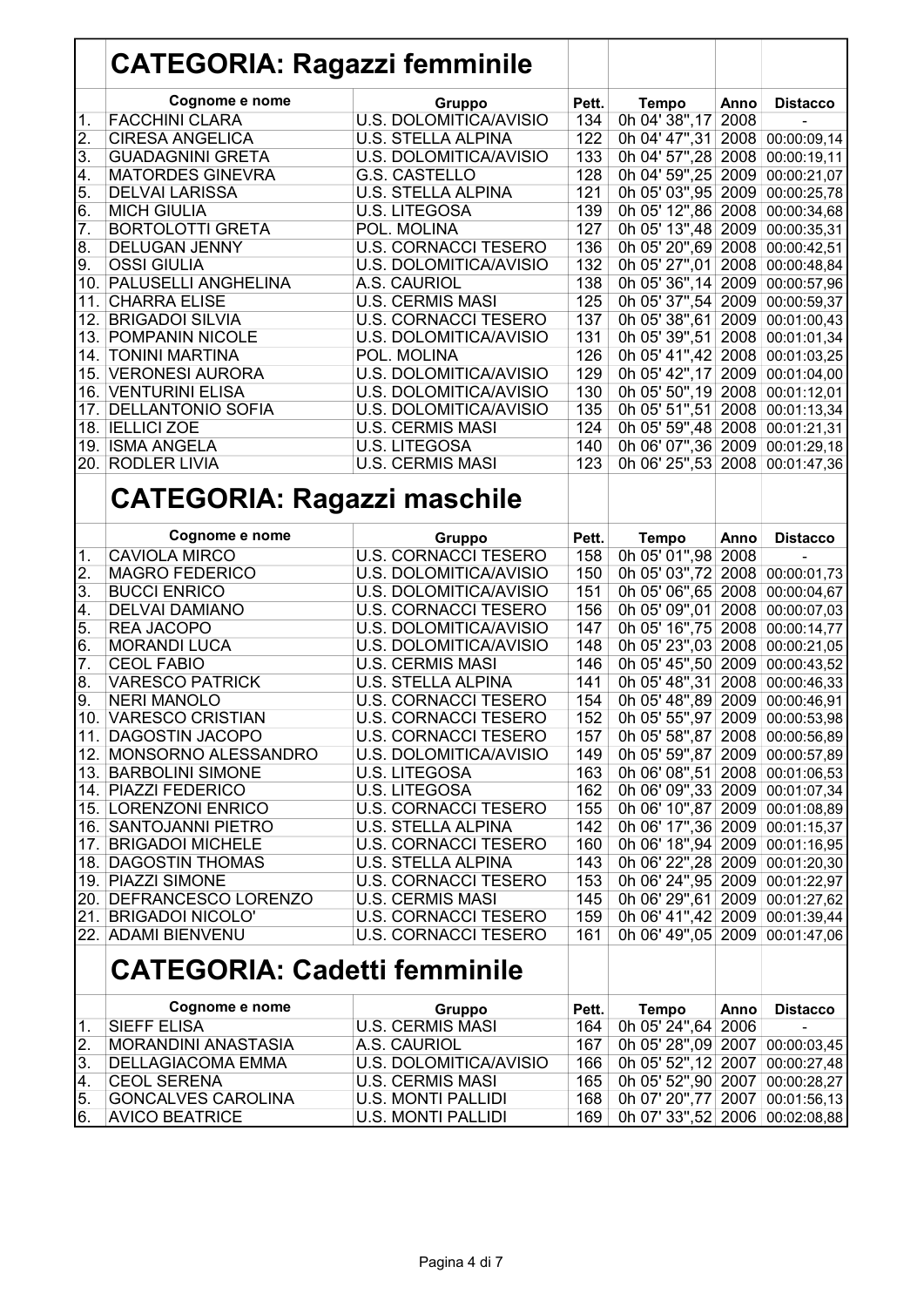|                  | <b>CATEGORIA: Cadetti maschile</b>   |                               |       |                                  |      |                 |
|------------------|--------------------------------------|-------------------------------|-------|----------------------------------|------|-----------------|
|                  | Cognome e nome                       | Gruppo                        | Pett. | <b>Tempo</b>                     | Anno | <b>Distacco</b> |
| 1.               | <b>DEGASPERI LUCA</b>                | <b>U.S. DOLOMITICA/AVISIO</b> | 173   | 0h 07' 15",30 2006               |      |                 |
| 2.               | <b>FERRARI LUCA</b>                  | U.S. DOLOMITICA/AVISIO        | 171   | 0h 07' 26",57 2006               |      | 00:00:11,27     |
| 3.               | <b>VAIA GABRIELE</b>                 | <b>U.S. CORNACCI TESERO</b>   | 174   | 0h 07' 39", 62 2006              |      | 00:00:24,31     |
| 4.               | <b>FELICETTI MORGAN</b>              | <b>U.S. DOLOMITICA/AVISIO</b> | 172   | 0h 08' 17", 12 2006              |      | 00:01:01,81     |
| 5.               | <b>GHIDOTTI LORENZO</b>              | <b>LA ROCCA DAIANO</b>        | 170   | 0h 15' 52", 57 2007              |      | 00:08:37,27     |
|                  | <b>CATEGORIA: Allievi femminile</b>  |                               |       |                                  |      |                 |
|                  |                                      |                               |       |                                  |      |                 |
|                  | Cognome e nome                       | Gruppo                        | Pett. | <b>Tempo</b>                     | Anno | <b>Distacco</b> |
| 1.               | <b>DELLADIO NOEMI</b>                | <b>U.S. CORNACCI TESERO</b>   | 175   | 0h 08' 43", 13 2005              |      |                 |
|                  | <b>CATEGORIA: Allievi maschile</b>   |                               |       |                                  |      |                 |
|                  | Cognome e nome                       | Gruppo                        | Pett. | <b>Tempo</b>                     | Anno | <b>Distacco</b> |
| 1.               | <b>VANZETTA NICOLA</b>               | <b>U.S. CORNACCI TESERO</b>   | 178   | 0h 13' 21",55 2005               |      |                 |
| $\overline{2}$ . | <b>VANZETTA DAVIDE</b>               | <b>U.S. CORNACCI TESERO</b>   | 179   | 0h 13' 43",07 2005               |      | 00:00:21,52     |
| 3.               | <b>DELLANTONIO SAMUEL</b>            | U.S. DOLOMITICA/AVISIO        | 177   | 0h 14' 17", 10 2004              |      | 00:00:55,55     |
| 4.               | <b>TERZER DANIEL</b>                 | <b>U.S. STELLA ALPINA</b>     | 176   | 0h 15' 57",96 2005               |      | 00:02:36.41     |
|                  |                                      |                               |       |                                  |      |                 |
|                  | <b>CATEGORIA: Juniores femminile</b> |                               |       |                                  |      |                 |
|                  | Cognome e nome                       | Gruppo                        | Pett. | <b>Tempo</b>                     | Anno | <b>Distacco</b> |
| 1.               | <b>GAGGIANO MARIANNA</b>             | U.S. DOLOMITICA/AVISIO        | 180   | 0h 15' 45",52 2003               |      |                 |
|                  |                                      |                               |       |                                  |      |                 |
|                  | <b>CATEGORIA: Juniores maschile</b>  |                               |       |                                  |      |                 |
|                  | Cognome e nome                       | Gruppo                        | Pett. | <b>Tempo</b>                     | Anno | <b>Distacco</b> |
| $\overline{1}$ . | <b>MAZZA ALESSIO</b>                 | <b>U.S. CERMIS MASI</b>       | 181   | 0h 36' 22", 29                   | 2002 |                 |
|                  | <b>CATEGORIA: Seniores femminile</b> |                               |       |                                  |      |                 |
|                  | Cognome e nome                       | Gruppo                        | Pett. | <b>Tempo</b>                     | Anno | <b>Distacco</b> |
| 1.               | MONSORNO VALENTINA                   | U.S. LAVAZĖ                   | 183   | 0h 14' 54", 71 1994              |      |                 |
| $\overline{2}$ . | RIZZOLI MARTINA                      | <b>U.S. CERMIS MASI</b>       | 185   | 0h 15' 34", 33 1995 00:00:39, 62 |      |                 |
| 3.               | <b>MONSORNO STEFANIA</b>             | U.S. LAVAZE                   | 184   | 0h 15' 52",72   1991             |      | 00:00:58,02     |
| 4.               | <b>GIACOMUZZI SILVIA</b>             | A.S. CAURIOL                  | 189   | 0h 16' 03",58 1984               |      | 00:01:08,88     |
| 5.               | <b>VENTURA ALICE</b>                 | U.S. LAVAZE                   | 182   | 0h 16' 43", 16 1994              |      | 00:01:48,45     |
| 6.               | <b>ZENI GIOVANNA</b>                 | POL. MOLINA                   | 186   | 0h 18' 29",96 1984               |      | 00:03:35,25     |
| 7.               | <b>ZANON KATIA</b>                   | <b>U.S. CORNACCI TESERO</b>   | 188   | 0h 19' 27",52 1999               |      | 00:04:32,82     |
|                  | <b>CATEGORIA: Seniores maschile</b>  |                               |       |                                  |      |                 |
|                  | Cognome e nome                       | Gruppo                        | Pett. | <b>Tempo</b>                     | Anno | <b>Distacco</b> |
| 1.               | <b>MICH STEFANO</b>                  | <b>U.S. CORNACCI TESERO</b>   | 254   | 0h 19' 07",80 1993               |      |                 |
| 2.               | ZORZI NICOLO'                        | <b>U.S. CORNACCI TESERO</b>   | 197   | 0h 19' 44",02 1995               |      | 00:00:36,22     |
| 3.               | <b>CONTI TIZIANO</b>                 | <b>U.S. CORNACCI TESERO</b>   | 198   | 0h 19' 56", 26 1991              |      | 00:00:48,45     |
| 4.               | <b>BONELLI LEONARDO</b>              | U.S. LAVAZE                   | 193   | 0h 19' 58", 65 1993              |      | 00:00:50,84     |
| 5.               | <b>BONELLI DAVIDE</b>                | <b>U.S. STELLA ALPINA</b>     | 191   | 0h 20' 44", 26 1987              |      | 00:01:36,45     |
| 6.               | NICOLODI DAMIANO                     | U.S. DOLOMITICA/AVISIO        | 196   | 0h 20' 50", 27 1992 00:01:42, 47 |      |                 |
| 7.               | <b>SIEFF MIRCO</b>                   | U.S. LAVAZE                   | 192   | 0h 21' 11",30 1998 00:02:03,50   |      |                 |
| 8.               | <b>RASOM IVO</b>                     | POL. MOLINA                   | 194   | 0h 21' 19", 27 1989              |      | 00:02:11,47     |
| 9.               | <b>TOMIO ROBERTO</b>                 | G.S. CASTELLO                 | 195   | 0h 21' 26", 27   1992            |      | 00:02:18,47     |
|                  |                                      |                               |       |                                  |      |                 |
|                  | 10. SIEFF KEVIN                      | A.S. CAURIOL                  | 199   | 0h 21' 47",51   1989             |      | 00:02:39,70     |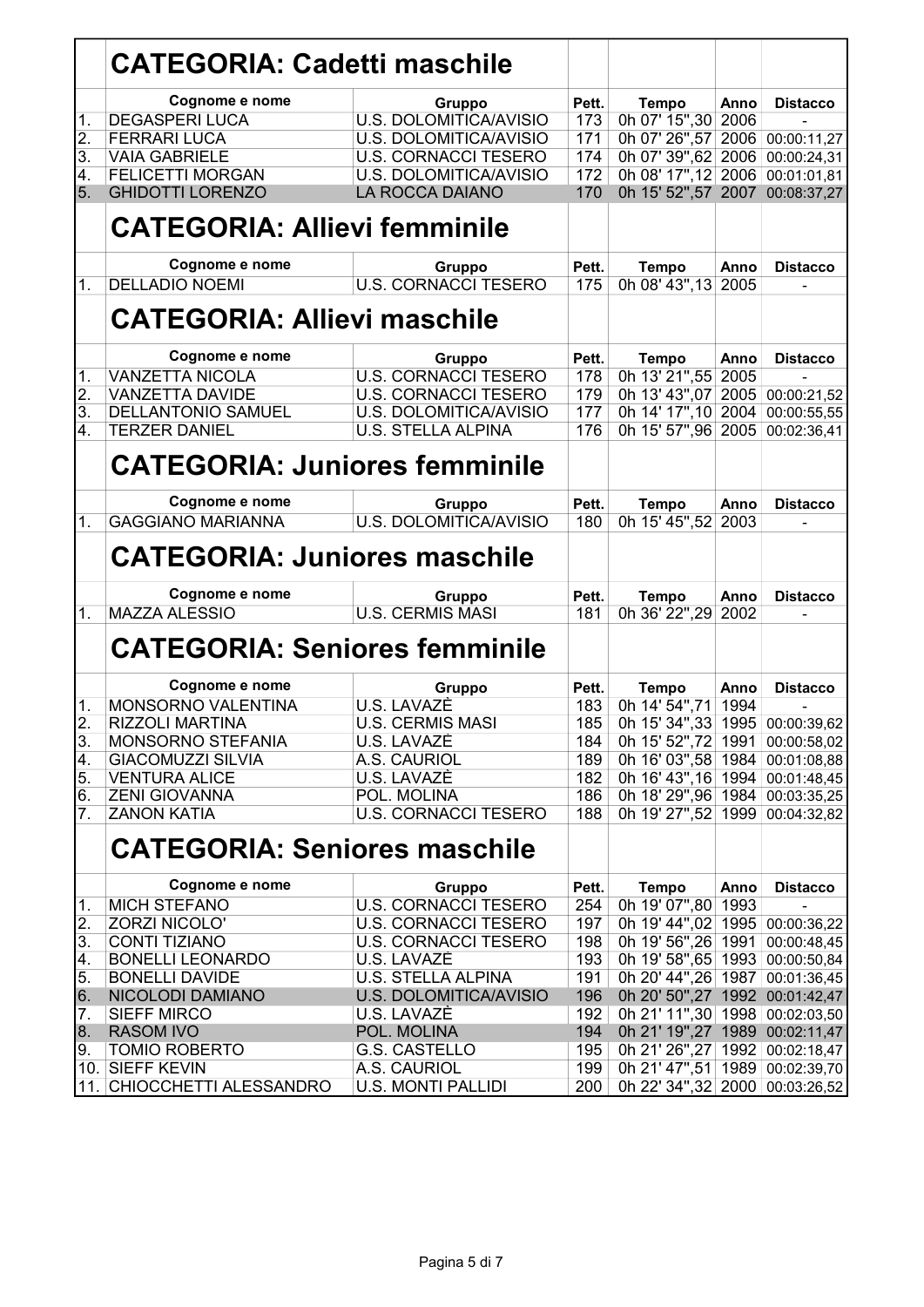|                  | <b>CATEGORIA: Adulti femminile</b>                                                  |                                   |              |                                      |              |                  |
|------------------|-------------------------------------------------------------------------------------|-----------------------------------|--------------|--------------------------------------|--------------|------------------|
|                  | Cognome e nome                                                                      | Gruppo                            | Pett.        | <b>Tempo</b>                         | Anno         | <b>Distacco</b>  |
| 1.               | <b>TARTER ROBERTA</b>                                                               | <b>G.S. CASTELLO</b>              | 187          | 0h 14' 59", 11                       | 1974         |                  |
| $\overline{2}$ . | <b>TAVERNAR KATIA</b>                                                               | <b>U.S. CERMIS MASI</b>           | 202          | 0h 15' 10", 19                       | 1980         | 00:00:11,08      |
| 3.               | <b>TRETTEL TANIA</b>                                                                | A.S. CAURIOL                      | 206          | 0h 17' 19",86                        | 1981         | 00:02:20,75      |
| 4.               | <b>BONELLI ROMANA</b>                                                               | <b>U.S. STELLA ALPINA</b>         | 201          | 0h 19' 39", 33                       | 1981         | 00:04:40,22      |
| 5.               | <b>CHELODI HEIDI</b>                                                                | <b>U.S. CERMIS MASI</b>           | 204          | 0h 19' 51", 32                       | 1981         | 00:04:52,21      |
| 6.               | <b>DAGOSTIN LORETTA</b>                                                             | LA ROCCA DAIANO                   | 205          | 0h 20' 27",99                        | 1974         | 00:05:28,88      |
| 7.               | NOCENTINI CATERINA                                                                  | <b>U.S. CERMIS MASI</b>           | 203          | 0h 22' 07",47                        | 1979         | 00:07:08,36      |
| 8.               | <b>DELVAI MICHELA</b>                                                               | <b>U.S. STELLA ALPINA</b>         | 253          | 0h 22' 28",08                        | 1980         | 00:07:28,97      |
|                  | <b>CATEGORIA: Adulti maschile</b>                                                   |                                   |              |                                      |              |                  |
|                  | Cognome e nome                                                                      | Gruppo                            | Pett.        | <b>Tempo</b>                         | Anno         | <b>Distacco</b>  |
| 1.               | <b>LEONARDI MASSIMO</b>                                                             | <b>U.S. MONTI PALLIDI</b>         | 215          | 0h 19' 55",46                        | 1973         |                  |
| 2.               | <b>MARTINELLI SIMONE</b>                                                            | <b>U.S. STELLA ALPINA</b>         | 207          | 0h 21' 54", 19                       | 1977         | 00:01:58,73      |
| 3.               | <b>CRISTELLON FABRIZIO</b>                                                          | <b>U.S. STELLA ALPINA</b>         | 209          | 0h 22' 26",68                        | 1974         | 00:02:31,22      |
| 4.               | <b>DELLAGIACOMA GIUSEPPE</b>                                                        | <b>U.S. DOLOMITICA/AVISIO</b>     | 214          | 0h 22' 35",04                        | 1978         | 00:02:39,58      |
| 5.               | <b>BORTOLOTTI TIZIANO</b>                                                           | <b>U.S. STELLA ALPINA</b>         | 210          | 0h 24' 07",51                        | 1977         | 00:04:12,05      |
| 6.               | <b>BONELLI ALESSIO</b>                                                              | <b>U.S. STELLA ALPINA</b>         | 211          | 0h 25' 41", 15                       | 1972         | 00:05:45,69      |
| $\overline{7}$ . | <b>GORI YURI</b>                                                                    | <b>U.S. CERMIS MASI</b>           | 212          | 0h 28' 00",51                        | 1977         | 00:08:05,05      |
| 8.               | <b>DAGOSTIN MIRCO</b>                                                               | <b>U.S. STELLA ALPINA</b>         | 208          | 0h 28' 51",45                        | 1974         | 00:08:55,99      |
| 1.               | <b>CATEGORIA: Veterani femminile</b><br>Cognome e nome<br><b>ANTONIAZZI MANUELA</b> | Gruppo<br><b>U.S. CERMIS MASI</b> | Pett.<br>219 | <b>Tempo</b><br>0h 18' 03",94        | Anno<br>1967 | <b>Distacco</b>  |
| 2.               | <b>ZANON ALESSANDRA</b>                                                             | U.S. DOLOMITICA/AVISIO            | 220          | 0h 18' 36",74                        | 1969         | 00:00:32,80      |
| 3.               | <b>FACCHINI NADIA</b>                                                               | <b>U.S. STELLA ALPINA</b>         | 217          | 0h 19' 10",61                        | 1970         | 00:01:06,67      |
| 4.               | <b>FACCHINI CLARITA</b>                                                             | <b>U.S. STELLA ALPINA</b>         | 218          | 0h 19' 51",49                        | 1970         | 00:01:47,55      |
| 5.               | <b>SCHMIDT SONIA</b>                                                                | <b>U.S. STELLA ALPINA</b>         | 216          | 0h 25' 04",78                        | 1970         | 00:07:00,84      |
|                  | <b>CATEGORIA: Veterani maschile</b>                                                 |                                   |              |                                      |              |                  |
|                  | Cognome e nome                                                                      | Gruppo                            | Pett.        | <b>Tempo</b>                         | Anno         | <b>Distacco</b>  |
| $\overline{1}$ . | <b>GOSS DIEGO</b>                                                                   | U.S. LAVAZĖ                       | 225          | 0h 13' 44",57                        | 1970         | $\overline{a}$   |
| 2.               | <b>CRISTEL PIERGIORGIO</b>                                                          | <b>U.S. CORNACCI TESERO</b>       | 233          | 0h 13' 45", 10 1969 00:00:00, 53     |              |                  |
| 3.               | BETTA ALESSANDRO                                                                    | <b>U.S. CERMIS MASI</b>           | 228          | 0h 14' 10", 21                       |              | 1969 00:00:25,64 |
| 4.               | <b>CORRADINI MARCO</b>                                                              | <b>U.S. STELLA ALPINA</b>         | 224          | 0h 14' 12", 10 1970 00:00:27, 53     |              |                  |
| 5.               | MONTELEONE GIUSEPPE                                                                 | <b>U.S. CORNACCI TESERO</b>       | 231          | 0h 14' 22",05 1965 00:00:37,48       |              |                  |
| 6.               | MATTIUZZO GIUSEPPE                                                                  | <b>U.S. CORNACCI TESERO</b>       | 232          | 0h 14' 42", 16 1968 00:00:57, 59     |              |                  |
| 7.               | DALLAPORTA MAURIZIO                                                                 | ATL. VALLE DI CEMBRA              | 237          | 0h 14' 44",99 1964 00:01:00,42       |              |                  |
| 8.               | <b>MARTINELLI LUCA</b>                                                              | <b>U.S. STELLA ALPINA</b>         | 222          | 0h 14' 51", 97 1962 00:01:07, 41     |              |                  |
| 9.               | <b>ZORZI LUIGI</b>                                                                  | <b>U.S. LITEGOSA</b>              | 234          | 0h 15' 07",72 1970 00:01:23,16       |              |                  |
|                  | 10. DELLANTONIO MASSIMO                                                             | U.S. DOLOMITICA/AVISIO            | 230          | 0h 15' 26", 19 1970 00:01:41, 62     |              |                  |
|                  | 11. VARESCO ALFREDO                                                                 | <b>U.S. STELLA ALPINA</b>         | 221          | 0h 15' 29",52 1964 00:01:44,95       |              |                  |
|                  | 12. GAGGIANO LEONARDO                                                               | U.S. DOLOMITICA/AVISIO            | 229          | 0h 15' 44",07   1967                 |              | 00:01:59,50      |
|                  | 13. BETTA STEFANO                                                                   | <b>U.S. CERMIS MASI</b>           | 227          | 0h 16' 44", 61 1963 00:03:00, 05     |              |                  |
|                  | 14. BELLANTE DARIO                                                                  | U.S. LITEGOSA                     | 236          | 0h 16' 45",57 1965 00:03:01,00       |              |                  |
|                  | 15. DELVAI EDI                                                                      | <b>U.S. STELLA ALPINA</b>         | 223          | 0h 17' 35",02                        | 1971         | 00:03:50,45      |
|                  | <b>CATEGORIA: Pionieri femminile</b>                                                |                                   |              |                                      |              |                  |
|                  | Cognome e nome                                                                      | <b>Gruppo</b>                     | Pett.        | <b>Tempo</b>                         | Anno         | <b>Distacco</b>  |
| 1.               | <b>GIOVANELLI ROSANNA</b>                                                           | <b>U.S. STELLA ALPINA</b>         | 238          | 0h 18' 17",96                        | 1959         |                  |
| 2.               | <b>MONSORNO DARIA</b>                                                               | <b>U.S. CERMIS MASI</b>           | 240          | 0h 19' 51",66 1953 00:01:33,70       |              |                  |
| 3.               | <b>GASTALDELLI SILVANA</b>                                                          | <b>U.S. CERMIS MASI</b>           | 241          | 0h 20' 09", 17   1959   00:01:51, 21 |              |                  |
| 4.               | <b>DIVAN ANNA</b>                                                                   | <b>U.S. STELLA ALPINA</b>         | 239          | 0h 26' 38",88 1954 00:08:20,92       |              |                  |